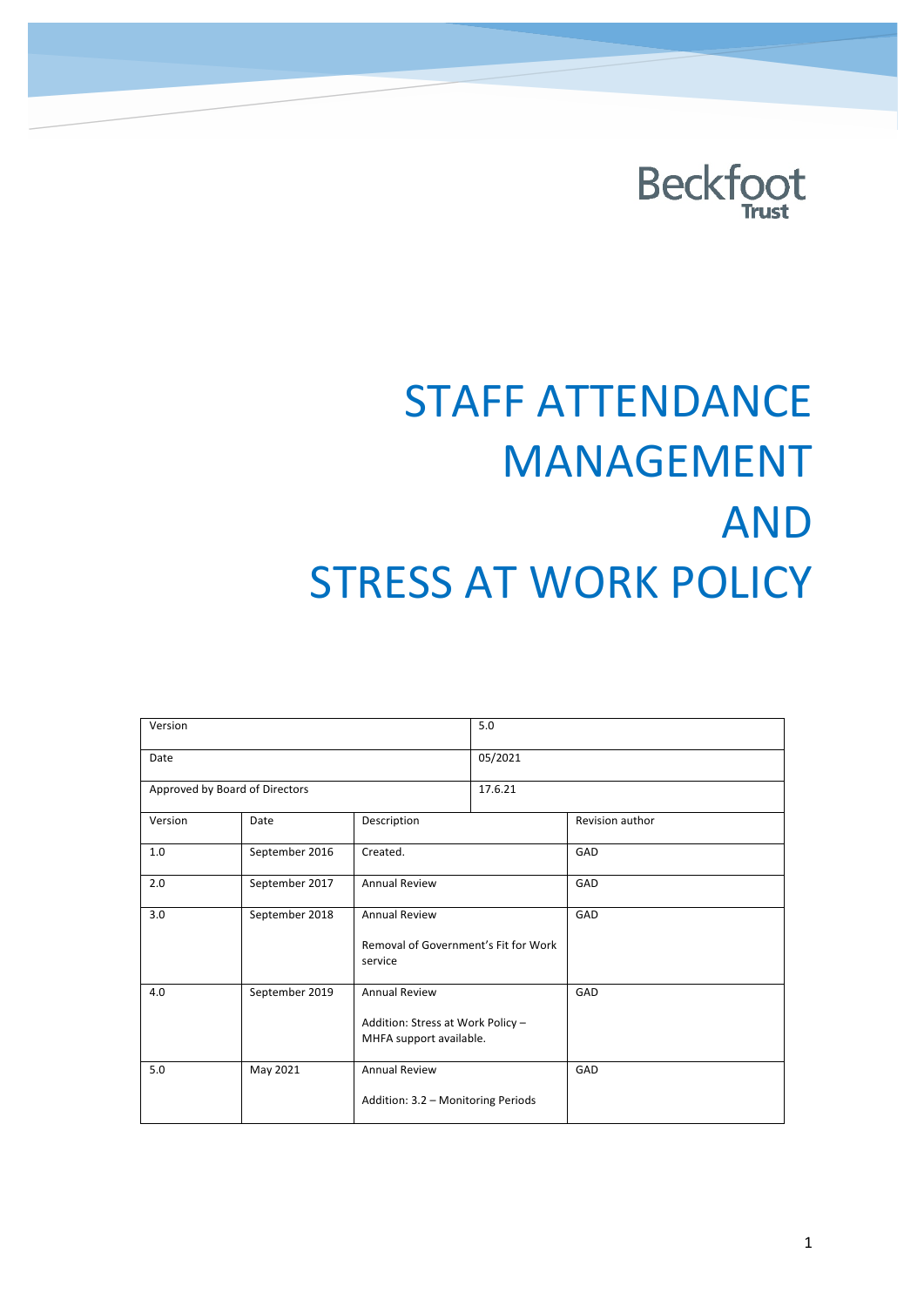# **Contents**

|          | PART 1: ATTENDANCE MANAGEMENT               | 4  |
|----------|---------------------------------------------|----|
|          | 1. Attendance Management Policy Statement   | 4  |
| 1.1      | The Principles of this Policy               | 4  |
|          | 1.2 The School's Responsibilities           | 4  |
|          | 1.3 Employee Responsibilities               | 4  |
|          | 2. Attendance Management Procedure          | 5  |
| 2.1      | Reporting sickness absence                  | 5  |
| 2.2      | Sick Pay                                    | 5  |
| 2.3      | Statutory Sick Pay (SSP)                    | 6  |
| 2.4      | <b>Surgery Not for Medical Reasons</b>      | 6  |
| 2.5      | Returning to Work                           | 6  |
| 2.6      | Employee Health and Wellbeing Unit (EH&WU)  | 7  |
| 2.7      | <b>Medical Suspension</b>                   | 7  |
| 2.8      | Return to Work Interview                    | 7  |
| 2.9      | Right to be accompanied                     | 8  |
|          | 3. Short Term Absence Management            | 9  |
| 3.1      | How Attendance will be reviewed             | 9  |
| 3.2      | Procedure                                   | 9  |
| 3.2.1    | <b>Stage 1 Absence Hearing</b>              | 9  |
| 3.2.2    | <b>Stage 2 Absence Hearing</b>              | 10 |
| 3.2.3    | <b>Stage 3 Absence Hearing</b>              | 11 |
| Warnings |                                             | 12 |
|          | <b>Monitoring Periods</b>                   | 12 |
| 3.2.4    | Appeals                                     | 12 |
| 3.2.5    | Managing Headteacher Sickness Absence       | 13 |
|          | 4. Long Term Sickness Absence Management    | 14 |
| 4.1      | <b>Alternative Venues</b>                   | 14 |
| 4.2      | When Medical Capability is being considered | 14 |
| 4.3      | <b>Pre-Medical Capability Meeting</b>       | 14 |
| 4.5      | <b>Medical Capability Hearing</b>           | 15 |
| 4.6      | Appeals                                     | 15 |
| 4.7      | <b>Conflicting Medical Advice</b>           | 16 |
| 4.8      | Redeployment                                | 16 |
| 4.9      | Ill-Health Retirement                       | 16 |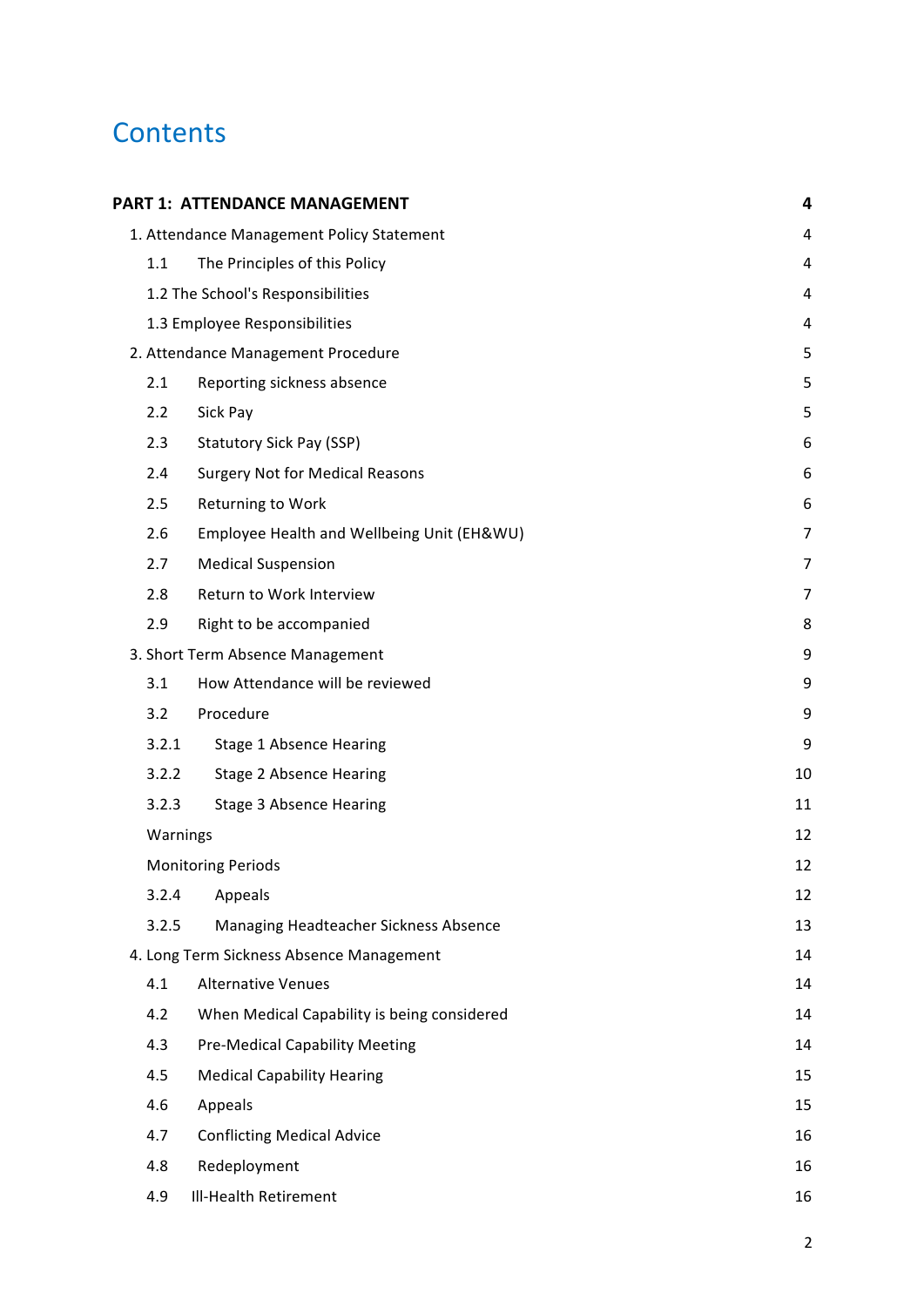| 4.10 | Accrual of Annual Leave during Sick Leave | 16 |
|------|-------------------------------------------|----|
|      | <b>PART 2: STRESS AT WORK POLICY</b>      | 18 |
| 1.0  | <b>Stress Policy</b>                      | 18 |
| 1.1  | Definition of stress                      | 18 |
| 2.0  | Principles                                | 19 |
| 3.0  | <b>Shared Responsibility</b>              | 19 |
| 4.0  | <b>Specific Responsibilities</b>          | 19 |
| 5.0  | Wellbeing                                 | 20 |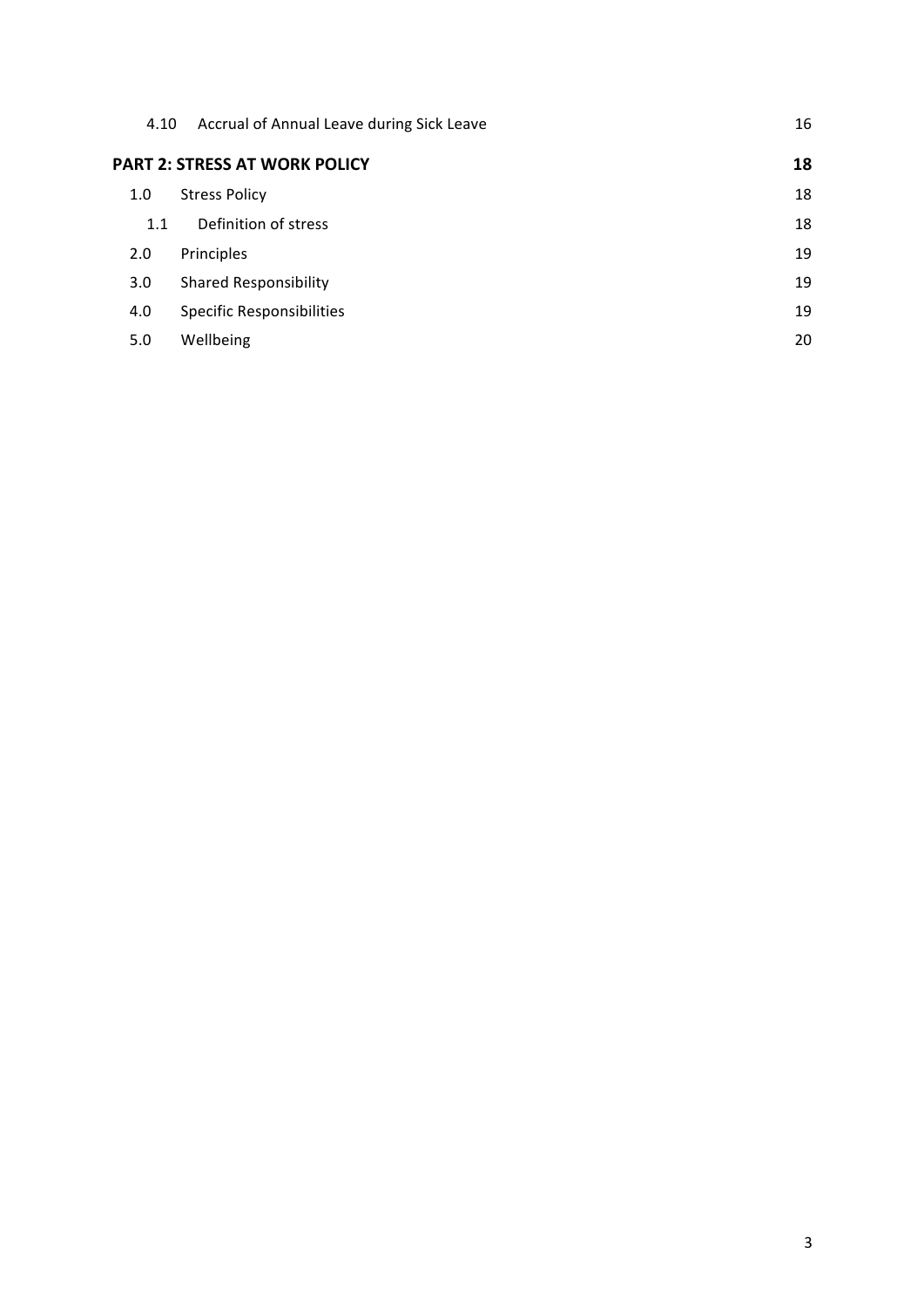### PART 1: ATTENDANCE MANAGEMENT

### 1. Attendance Management Policy Statement

#### **1.1 The Principles of this Policy**

Beckfoot Trust is committed to maintaining the health, safety and welfare of our staff, providing a positive and healthy working environment and recognising the value of their work/life balance. Regular attendance at work is part of every employee's contract of employment and it is the expectation of the leadership of the school that all our staff will maintain good attendance. However, it is recognised that, occasionally, employees will have genuine health reasons that result in them being absent from work. On those occasions the school will offer support to the employee during their absence with the aim of facilitating their return to work at the earliest opportunity.

The overall aim of the Attendance Management policy is to minimise staff absence and to advise employees on how they may be supported when they are unable to attend work due to ill health and the possible implications of poor attendance. This policy also provides a fair and consistent framework for managing staff attendance and includes information for employees that details their responsibilities in relation to attendance at work.

Under the Equality Act (2010), the Trust will make all reasonable efforts to allow employees with a recognised disability, or who become disabled, to continue their employment with the school

The Trust has no right, in law, to be made aware of either the reason for an employee's absence nor the content of any medical report from either the GP or the EH&WU without the express consent of the employee.

#### **1.2 The School's Responsibilities**

- To ensure employees are aware of the attendance management procedures including the conditions of the sick pay scheme.
- To keep records of all sickness absence, including reasons.
- To maintain reasonable contact with employees, including meeting with them, during their absence and on their return to work, regardless of the duration of the period of absence.
- To regularly monitor and review sickness absence across the school/Trust.
- To determine the appropriate course of action with an employee when their sickness absence level has reached an unacceptable level.

#### **1.3 Employee Responsibilities**

- To attend work when fit to do so.
- To comply with the Trust's procedure for notifying sickness absence.
- To maintain reasonable contact with their school and to attend meetings when required during any periods of absence.
- To make arrangements for another person, e.g. trade union representative or family member, to maintain contact on their behalf if they are not well enough to do so themselves.
- To attend any appointments with the Employee Health and Wellbeing Unit (EH&WU) should they be asked to do so.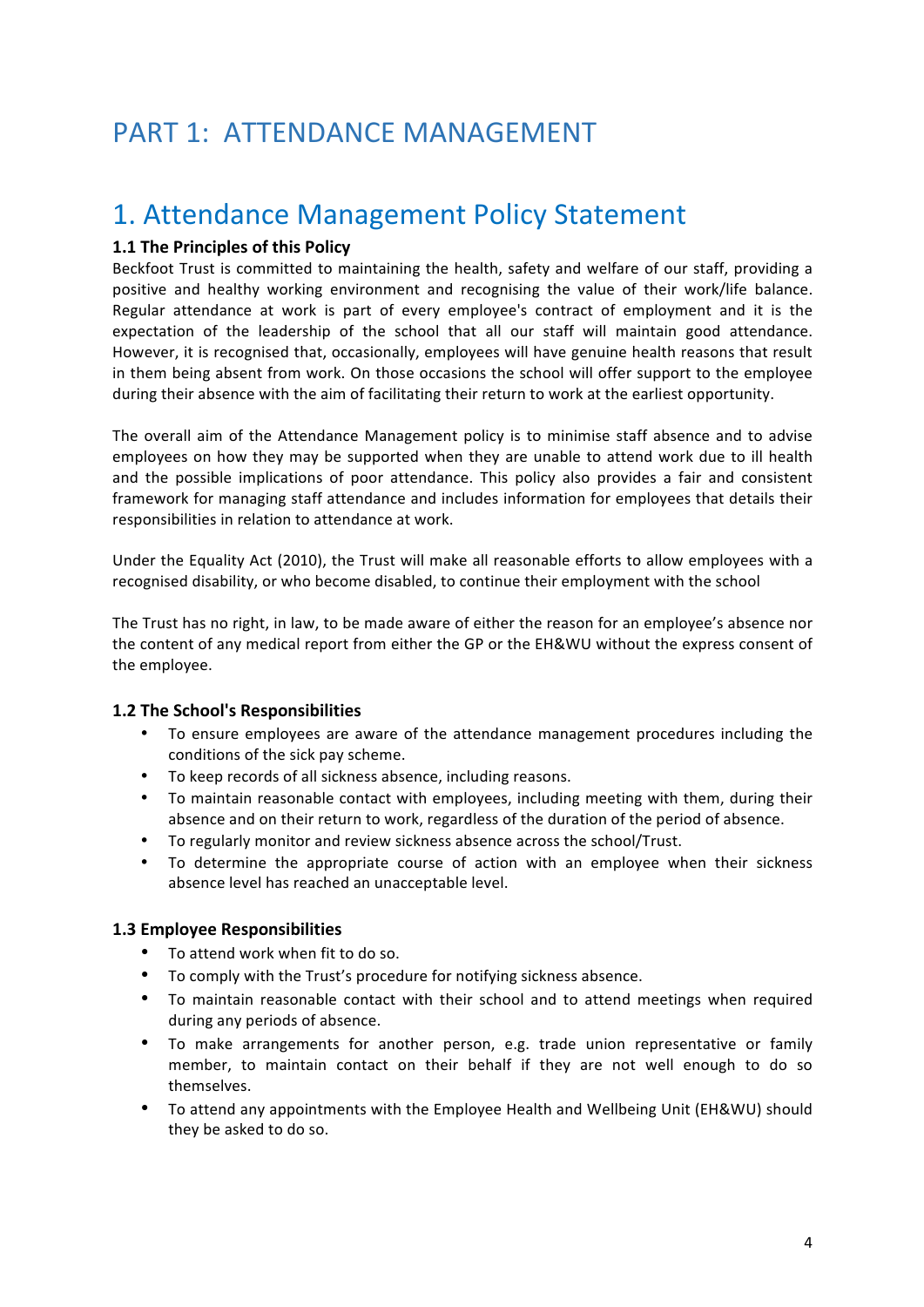# 2. Attendance Management Procedure

#### **2.1 Reporting sickness absence**

A clear reporting process is key to helping the school make the necessary arrangements to cover staff sickness absence. This could be short-term supply cover or longer term arrangements if an employee is absent for a longer period.

The leadership of the school has a reporting procedure which must be followed by all staff in the event that they are absent due to sickness. Failure to follow this procedure may result in sick pay being withheld and/or the absence being treated as unauthorised in accordance with the Trust's disciplinary procedure.

- On the first day of sickness absence the employee must telephone the nominated person in school during the specified time period.
- If the sickness absence occurs during the school holidays and there are no staff in school, the employee should follow locally agreed arrangements.
- The employee must notify the nominated person in school of the reason for their absence and give a reasonable estimate of how long they may be absent.
- The employee has a duty to maintain contact with the school for the duration of their absence. If the absence persists for longer than 7 consecutive calendar days, the employee must submit a doctor's fit note to the school.

#### **2.2 Sick Pay**

The entitlement to sick pay is based on an employee's length of service. For teachers this is aggregated service. For all other staff it is continuous service with any public authority or academy to which the Redundancy Payments Modification Order 1999 applies. Full details of sick pay entitlements may be found in Teachers' Local Conditions of Service (White Book) and the Officers' Terms and Conditions of Service (Blue Book).

If school leadership is concerned that the reason(s) given for an employee's absence/s may not be genuine, then action under the Trust's disciplinary policy may be commenced as this would be considered a conduct issue.

The school may withhold basic pay where the employee fails to follow the schools sickness absence reporting procedures.

Where an employee who sustains an injury outside of work is off sick as a result of this and makes a claim against a third party for loss of earnings they must inform their School HR/Business Manager. This is so that the school can recuperate the sick pay as otherwise potentially the employee is receiving payment for loss of earnings twice.

Staff who are absent from work due to sickness should not participate in any other form of work (paid or unpaid) during their normal working hours without the prior written authorisation of the school, and on medical advice. Failure to notify the school may result in sick pay being withheld. It is the responsibility of the employee to notify the school if they are undertaking therapeutic work whilst off sick. The member of staff should consult with Employee Health and Wellbeing as to the advisability of working whilst sick. However, it is possible for a member of staff to have two (or more) jobs (with differing working hours) and be unable to attend one due to illness but able to continue to work in another.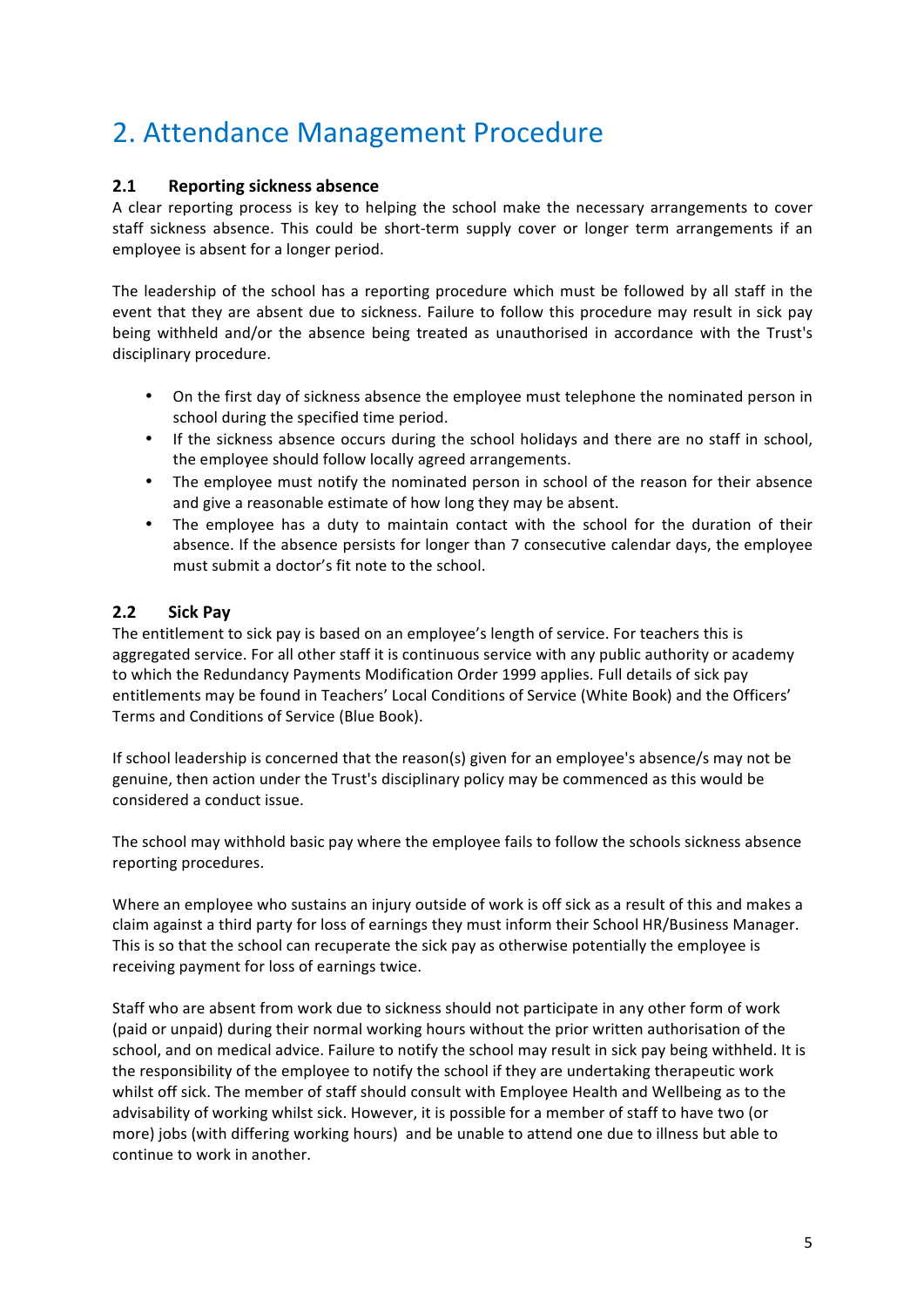The employee must do all that is reasonably possible to recover from their illness/absence. Sick pay may also be withheld if it is deemed that the employee is acting in a way that could delay their recovery and return to work.

Periods of sickness absence which are fewer than 8 weeks apart are called linked absences. This is because they are linked as one period of incapacity for work (PIW) for payment of Statutory Sick Pay (SSP) purposes. This means that, if an employee is sick for a second time during an eight-week period, and the total absence is 4 days or more, SSP should be paid from the first day of the second absence. Odd days of sickness do not form a PIW and cannot link.

#### **2.3 Statutory Sick Pay (SSP)**

In order to qualify for SSP an employee must:

- Be sick for at least 4 or more consecutive days(including weekends and bank holidays) as SSP is not payable for the first 3 days of any period of absence (unless it is a linked absence); and
- Earn an average of not less than the current lower earnings limit for National Insurance Contributions (NIC).

SSP is paid to the employee by the school for up to a maximum of 28 weeks.

#### **2.4 Surgery Not for Medical Reasons**

If a member of staff elects to have surgery that is not medically necessary, time off may be paid or unpaid at the discretion of the Trust Board of Directors. However, as there is no automatic entitlement to time off, either paid or unpaid for an employee to undergo surgery not for medical reasons the management of the school may choose not to grant time off.

Any time off that may be granted, whether paid or unpaid, will be subject to the needs of the school at the time. An employee is only entitled to statutory sick pay (SSP) if they are unfit for work.

#### **2.5** Returning to Work

An employee who has been given a "fit to work" note from their GP no longer needs a 'signing off' note. 

A fit note from the GP should state the period (or dates) that the employee will be unfit and whether they will need to assess the employee again. If the GP has not advised that they need to see the employee again, then the employee should return to work on expiry of the fit note. However there may be occasions where school management may ask the employee to get further advice from their GP regarding returning to work or make a referral to EH&WU for advice.

If the fit note/return to work plan advises - 'may be fit for work taking account of the following *advice'*.

This might mean considering a number of options including:

- A phased return to work (which could be reduced hours or duties or a combination of both).
- Flexible working.
- Amended duties or workplace adaptations.

It is important that a meeting takes place prior to the employee's return to work to discuss any adjustments suggested by their GP or EH&WU. Employees should inform the school of the date they intend to return to work as soon as they are able to do so.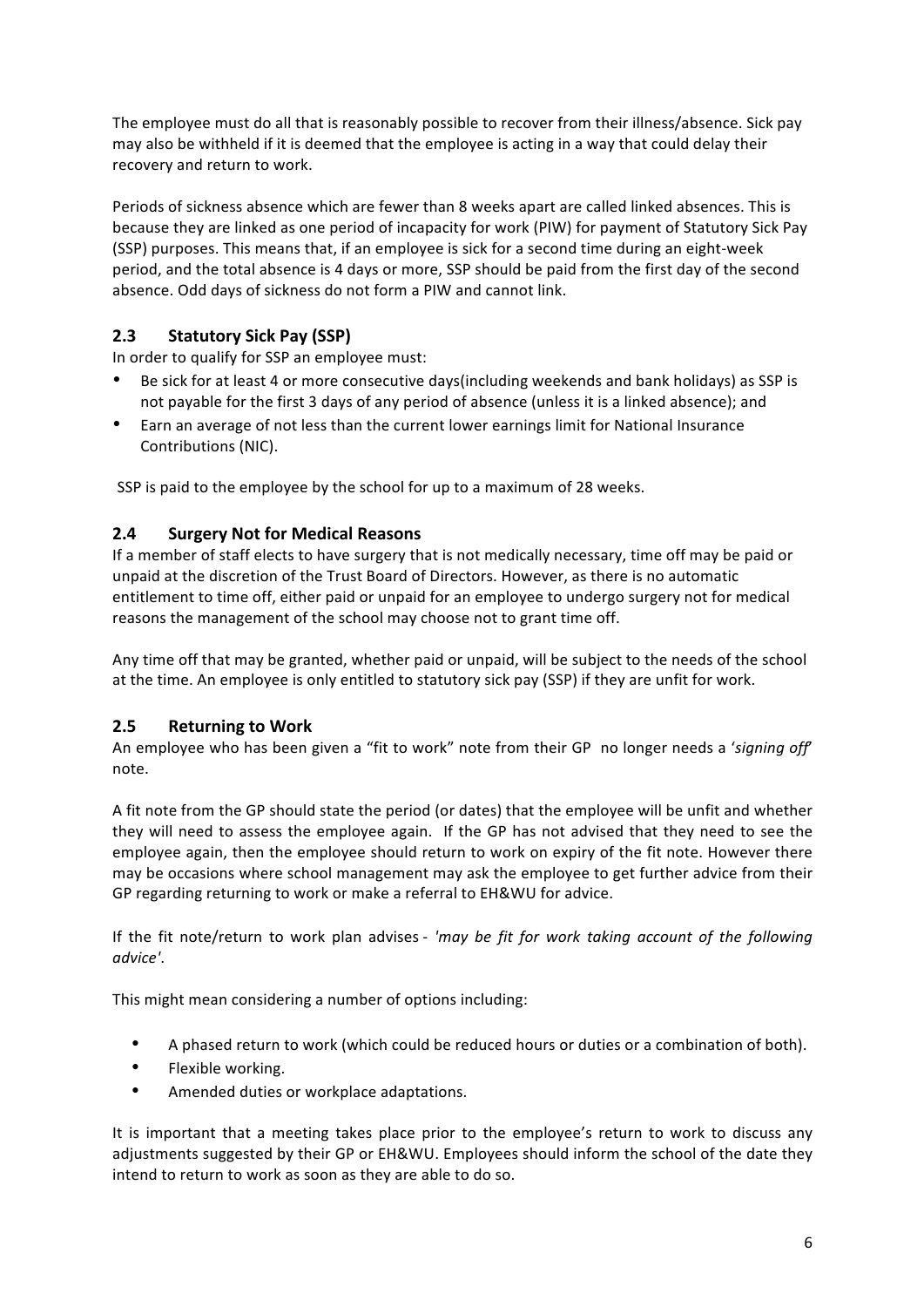If a member of staff becomes fit to return to work during a school holiday and there is no-one in school to advise, they should follow locally agreed arrangements. These arrangements will be provided prior to the school holiday closure.

If school has doubts on the authenticity of a fit note or suspects the member of staff has changed any of the information contained within it this may be deemed as fraud and may result in disciplinary action being taken.

#### **2.6 Employee Health and Wellbeing Unit (EH&WU)**

The school may refer the employee to the Employee Health and Wellbeing Unit who can advise on matters such as:

- When the employee may be fit to return to their role.
- The employee's ability to carry out their role.
- Whether the employee would be considered disabled under the Equality Act (2010) and whether any adjustments or modifications should be considered that may assist the employee in carrying out their role, for example a higher trigger point or target.
- If the employee is (or will soon be) unable to carry out their role, whether they may be able to carry out alternative duties either within the school, and if any adjustments or modifications should be considered to assist the employee in carrying out alternative duties.

The school has a duty of care to its employees to consider all appropriate support options including reasonable adjustments or phased returns to work.

It is recommended by the EH&WU that for employees experiencing stress, anxiety or depression or a musculoskeletal condition, an immediate referral is made and a stress risk assessment is undertaken.

**NB:** Where employees fall under the Equality Act 2010, employers have a duty to make reasonable *adjustments* where appropriate. Time off to attend medical appointments could be considered a *reasonable adjustment. What is reasonable for the employer to do will depend on the circumstances* of the particular case and the needs of the school. Advice should be sought from school HR/ School *Business Manager.*

#### **2.7 Medical Suspension**

There are a number of circumstances where it may be necessary to suspend an employee on medical grounds. If a situation arises where this is being considered, advice should be sought from the school's HR team/Business Manager immediately.

Reasons for a decision to medically suspend may include protection of the person's own health and wellbeing, as well as the health and welfare of other staff and students who may be put at risk by the medical condition of an employee. EH&WU may recommend medical suspension. Medical suspension is on full pay and the school must give consideration to the appropriate next steps to be taken once medical suspension is actioned. The next steps will be informed by the medical evidence available and the suspension should be reviewed on a regular basis, ideally 4 weekly where possible.

#### **2.8** Return to Work Interview

Following a period of 1 day's sickness absence or more a return to work interview should take place with the employee.

This should be done on the employee's first day back at work or no later than 3 days after their return to work. The meeting will be held by the employee's line manager or head of department.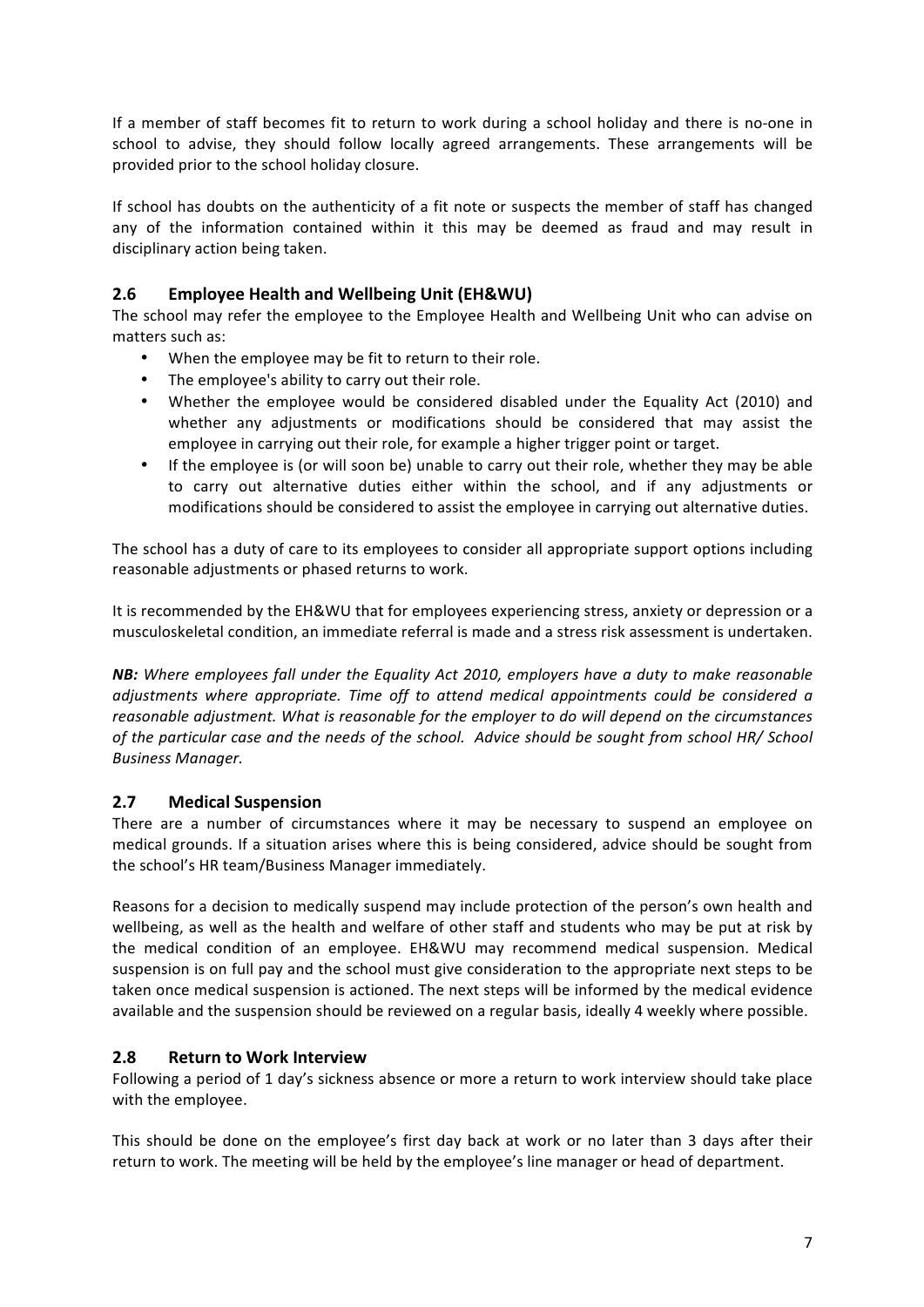The purpose of the interview is:

- to welcome the employee back to work, advise them of any events or changes that have taken place during their absence and to ensure that they are completely fit for work or whether they need extra support for a period of time and whether a referral to EH&WU is necessary;
- to make employees aware if they are near to, or have exceeded the trigger points (outlined in section 3 below) or, if their absence is generally a cause for concern and the possible implications of this. The discussion that takes place will depend on their absence history. A record of the interview must be made and this should be signed by the manager and employee with a copy given to the member of staff and one placed on their personnel file; and
- if appropriate, set the employee a period of informal monitoring which may include targets.
- if appropriate, to advise the employee of the next stage in the process, for example a stage 1 Absence hearing.

**NB:** *It* is recognised that on occasion HR support may be required at a return to work interview. In *this* instance, the employee should be given appropriate notice and will have the right to be *accompanied by a trade union representative or a work colleague.*

#### **2.9** Right to be accompanied

An employee has the right to be accompanied at each absence hearing by a trade union representative or a work colleague only.

The companion should be allowed to address the meeting to put and sum up the member of staff's case, talk things through at the meeting and confer with the member of staff.

The companion does not, however, have the right to answer questions on the member of staffs' behalf, address the meeting if the member of staff does not wish it or prevent the school from explaining the management case.

It is the responsibility of the member of staff concerned to arrange their own accompaniment, provide them with copies of any paperwork and inform the relevant person conducting the meeting who this will be.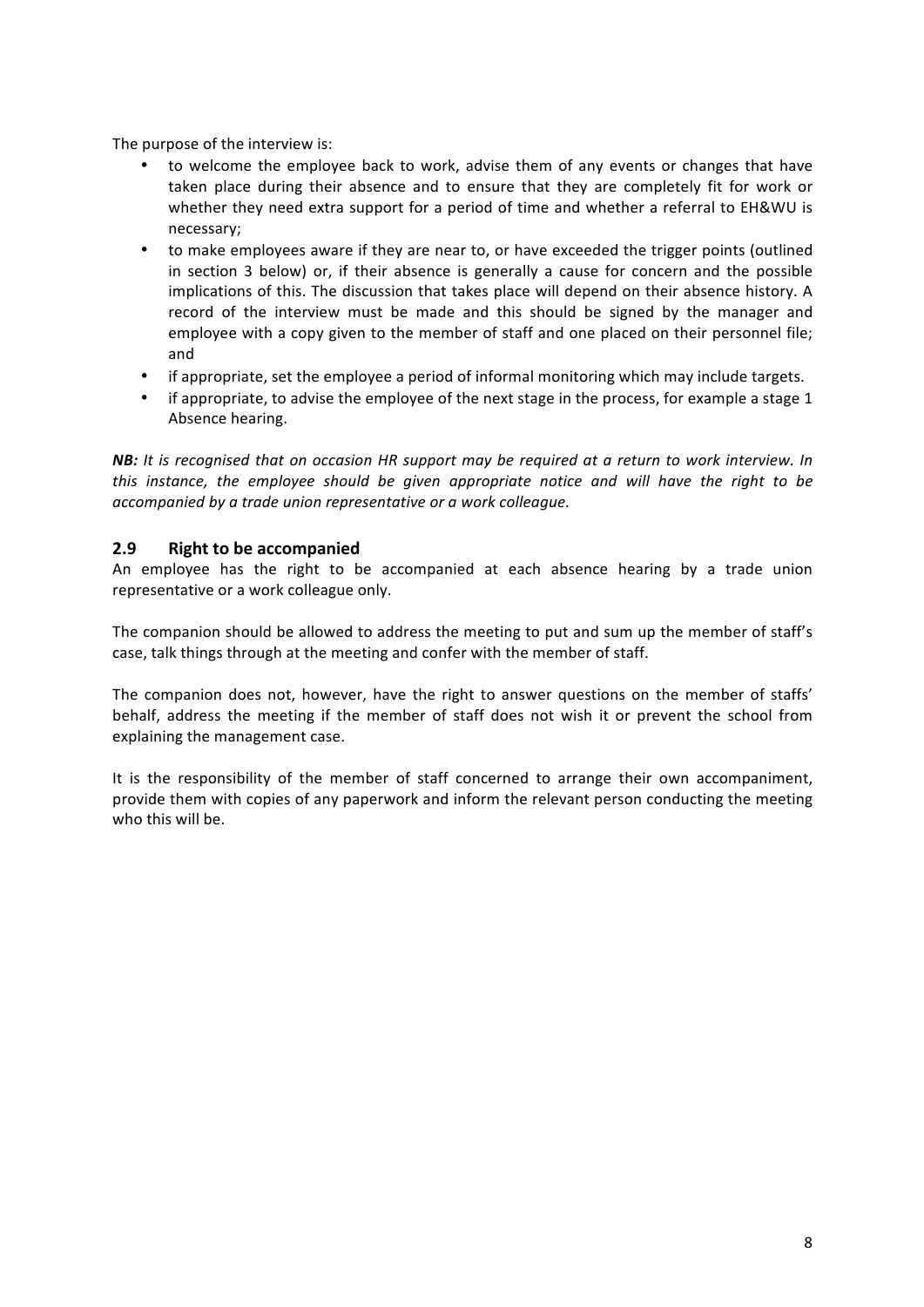# 3. Short Term Absence Management

The trigger points in the policy should not be used as an automatic mechanism for taking action, any further action will depend on the actual reasons for the absence/s. All individual circumstances should be carefully considered in order to treat all employees fairly and consistently.

#### **3.1 How Attendance will be reviewed**

To manage attendance effectively, sickness absence should be regularly and consistently reviewed. There are pre-determined trigger points which will identify when an employee's absence has reached a point where it may be a cause for concern. These are:

- 3 or more occurrences of sickness absence in any 6 month period
- 7 or more days sickness absence in any 12 month period
- 4 weeks continuous sickness absence.
- If a particular pattern of absences seems to be developing e.g. every Monday, before school closures etc.

**NB:** for part time staff this should be pro rata

#### **3.2 Procedure**

This procedure is for managing persistent, short-term, sickness absence.

#### **3.2.1 Stage 1 Absence Hearing**

If an employee's sickness absence levels have not improved, despite being discussed in their Return to Work Meetings, and the employee has reached the trigger points (see above), the Headteacher may invite the employee to a Stage 1 Absence Hearing

The Headteacher will set a date for the hearing, advising the employee of the date, time and venue and their right to representation. The employee must receive a minimum of 5 working days notice in writing of the hearing including any evidence to be discussed (including any medical evidence) and advise the employee that it is their responsibility to seek the support of their representative (either Trade Union or work colleague). The school where possible, will liaise with trade union representatives, in order to try and find a mutually convenient date and time for the hearing, within the necessary timescales.

The employee may request an adjournment of up to 5 working days if their representative is not able to attend on that particular date. However, it is important to note that only one such adjournment may be accommodated. Alternatively the re-arranged hearing may go ahead whether or not the member of staff or their representative is in attendance. The employee will be notified of any decisions made in relation to the management of their absence.

The Headteacher should ensure that the information they have about the employee's sickness absence is reliable and that any support that has been provided to the employee via the return to work meetings and any referral to EH&WU has been documented. Any medical evidence or other relevant information that the employee wishes the Headteacher to consider should be submitted prior to the hearing and more time may be allowed for both parties if further information needs to be collected.

In Stage 1 Absence Hearing the Headteacher should:

- Explain the concern about the level of absence and why it is of concern to the school.
- Explore the reasons for absence and whether there are factors inside or outside of work that may be causing the absence.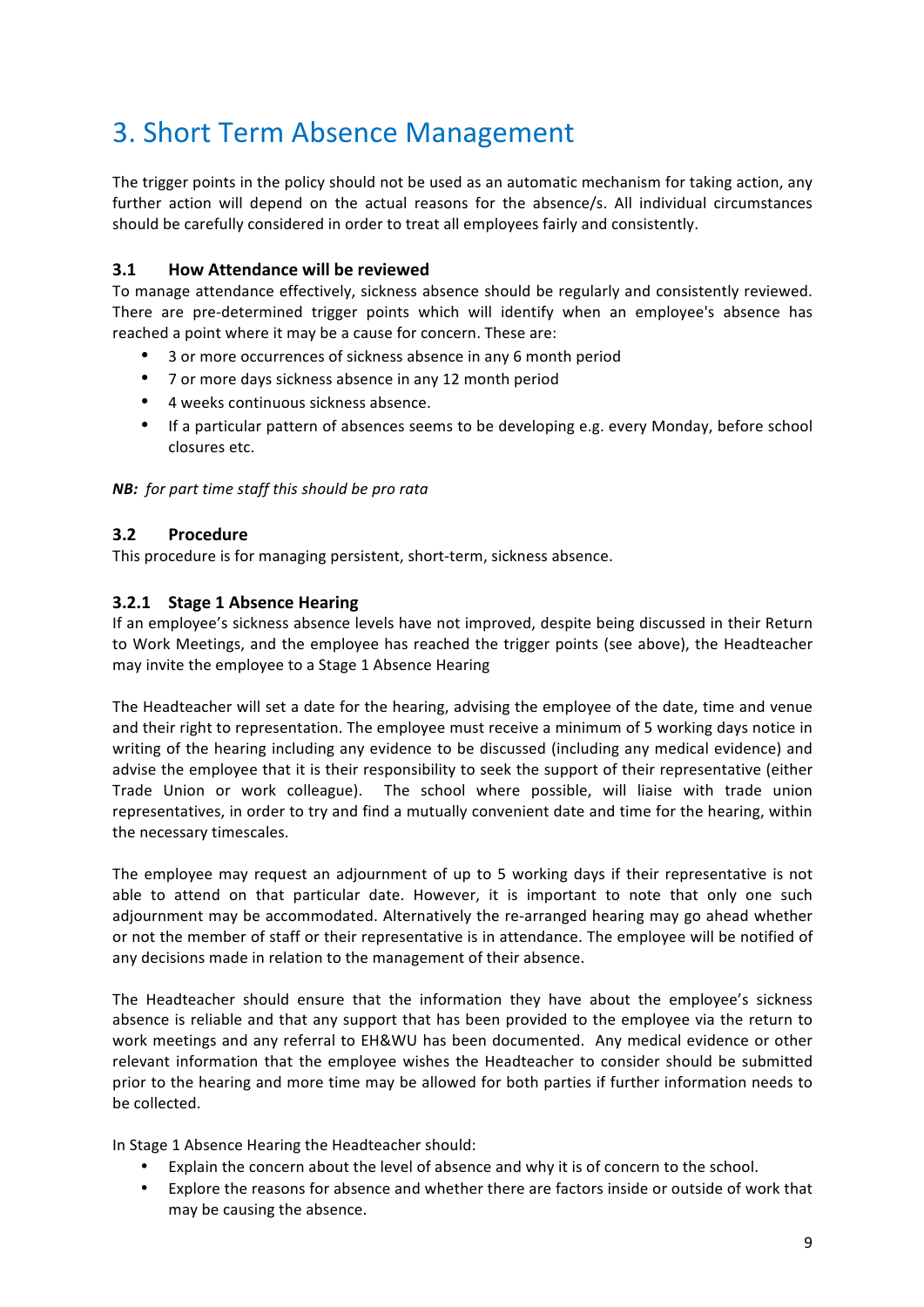- Listen to the member of staff and respond appropriately.
- Consider whether to refer the case to the EH&WU, if this has not already been done.
- Advise that sustained improvement in attendance is expected and set an appropriate monitoring period together with targets for improvement.
- Identify any support required to assist the employee in addressing their level of absence.

Potential Outcomes:

- No further action is required at this stage.
- Set/extend a period of informal monitoring. NOTE: monitoring periods should be for no more than one days absence (increased by 20%, rounded up to a full day where the employee has a known disability) in a monitoring period of 12 weeks excluding school holidays.
- Give the employee a Stage 1 warning, to remain on file for 6 months, set a monitoring period and explain that continued failure to improve attendance to the required level may result in moving to the next stage in the procedure.
- Record the details of the hearing and send a letter to the employee confirming the discussion and outcome.

#### **3.2.2 Stage 2 Absence Hearing**

If no improvement has been made by the end of the monitoring period set previously or the targets set have been exceeded, the Headteacher will invite the employee to attend a Stage 2 Absence Hearing.

The Headteacher will set a date for the hearing, advising the employee of the date, time and venue and their right to representation. The employee must receive a minimum of 5 working days notice in writing of the hearing including any evidence to be discussed and advise the employee that it is their responsibility to seek the support of their representative (either Trade Union or work colleague).

The employee may request an adjournment of up to 5 working days if their representative is not able to attend on that particular date. However, it is important to note that only one such adjournment may be accommodated. Alternatively the re-arranged hearing may go ahead whether or not the member of staff or their representative is in attendance. The employee will be notified of any decisions made in relation to the management of their absence.

The Headteacher should ensure that the information they have about the employee's sickness absence is reliable and that any support that has been provided to the employee via the return to work meetings and any referral to EH&WU has been documented. Any medical evidence or other relevant information that the employee wishes the Headteacher to consider should be submitted prior to the hearing.

More time may be allowed for both parties if further information needs to be collected.

In the Stage 2 Absence Hearing the Headteacher must:-

- Explain their concern about the continued level of absence and why it is of concern.
- Explore the reasons for absence and whether there are factors inside or outside of work that may be causing the absence.
- Listen to the employee's case and respond appropriately.
- Consider whether to refer/ re-refer the case to the EH&WU, if this has not already been done.
- Advise that sustained improvement in attendance is expected and set an appropriate monitoring period and targets for improvement.
- Identify any support required to assist the employee in addressing their level of absence.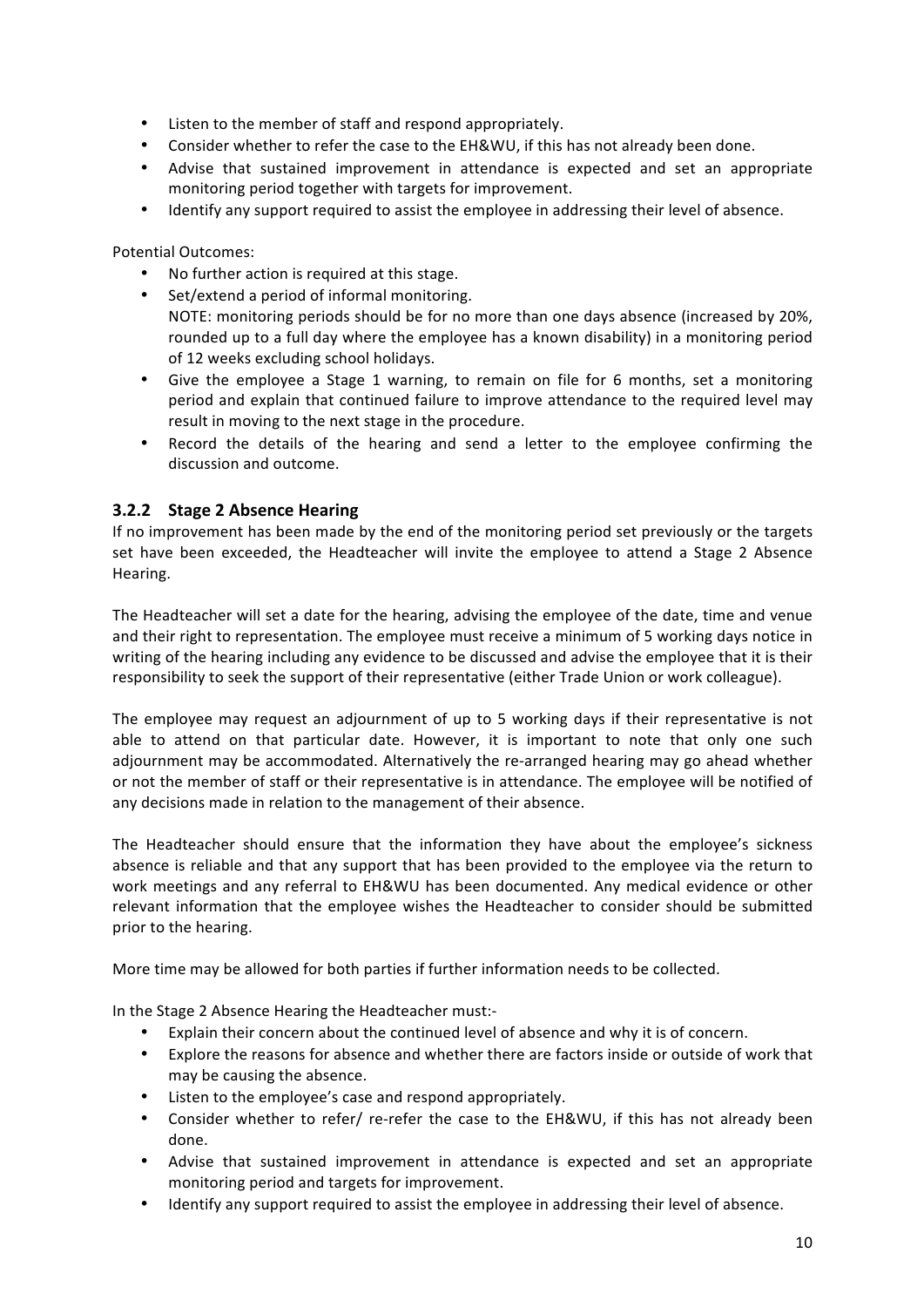Potential Outcomes:

- No further action is required at this stage.
- An extension of monitoring and support within Stage 1 of the formal process.
- Give the employee a Stage 2 warning, to remain on file for 9 months, set a monitoring period and explain that continued failure to improve attendance to the required level will lead to a Stage 3 Absence Hearing which could result in dismissal.
- NOTE: monitoring periods should be for no more than one days absence (increased by 20%, rounded up to a full day where the employee has a known disability) in a monitoring period of 12 weeks excluding school holidays.
- Record the details of the hearing and send a letter to the employee confirming the discussion and outcome.

If there has been no improvement by the end of the set monitoring period or the targets set have been exceeded at any point during the set monitoring period, the Headteacher must arrange a Stage 3 Absence Hearing which could result in the member of staff being dismissed. This Hearing will be heard by members of the Trust Board of Directors.

#### **3.2.3 Stage 3 Absence Hearing**

The employee must receive at least 10 working days' notice in writing of:

- the reason for the hearing and the date, time and venue;
- the stage reached in the procedure and who will be attending, including witnesses to be called;
- any evidence to be relied on by school management, as part of the hearing, including any medical evidence
- the right to be accompanied by a trade union/professional association representative or work colleague not involved in the case. (No other individual may accompany the employee.);
- the requirement for confidentiality and details of the possible outcomes of the hearing;
- the requirement for the employee to provide, at least 3 working days before the hearing, all documents that he/she intends to present at the hearing. The documents must be supplied to the clerk to the Board.

The employee may request an adjournment of up to 5 working days if their representative is not able to attend on that particular date. However, it is important to note that only one such adjournment may be accommodated. Alternatively the re-arranged hearing may go ahead whether or not the member of staff or their representative is in attendance. The employee will be notified of any decisions made in relation to the management of their absence.

The Stage 3 Absence Hearing will be conducted by the appropriate committee of the Trust Board of Directors. 

The purpose of the Stage 3 Absence Hearing is to consider whether the employee is capable of continuing employment with the school taking into account their health and level of attendance and the impact this has had on their ability to perform their role effectively. Account will also be taken in relation to the school's ability to sustain the employee's level of attendance.

Potential Outcomes:

• If the case for dismissal is not established, a formal warning appropriate to the circumstances of the case may be issued.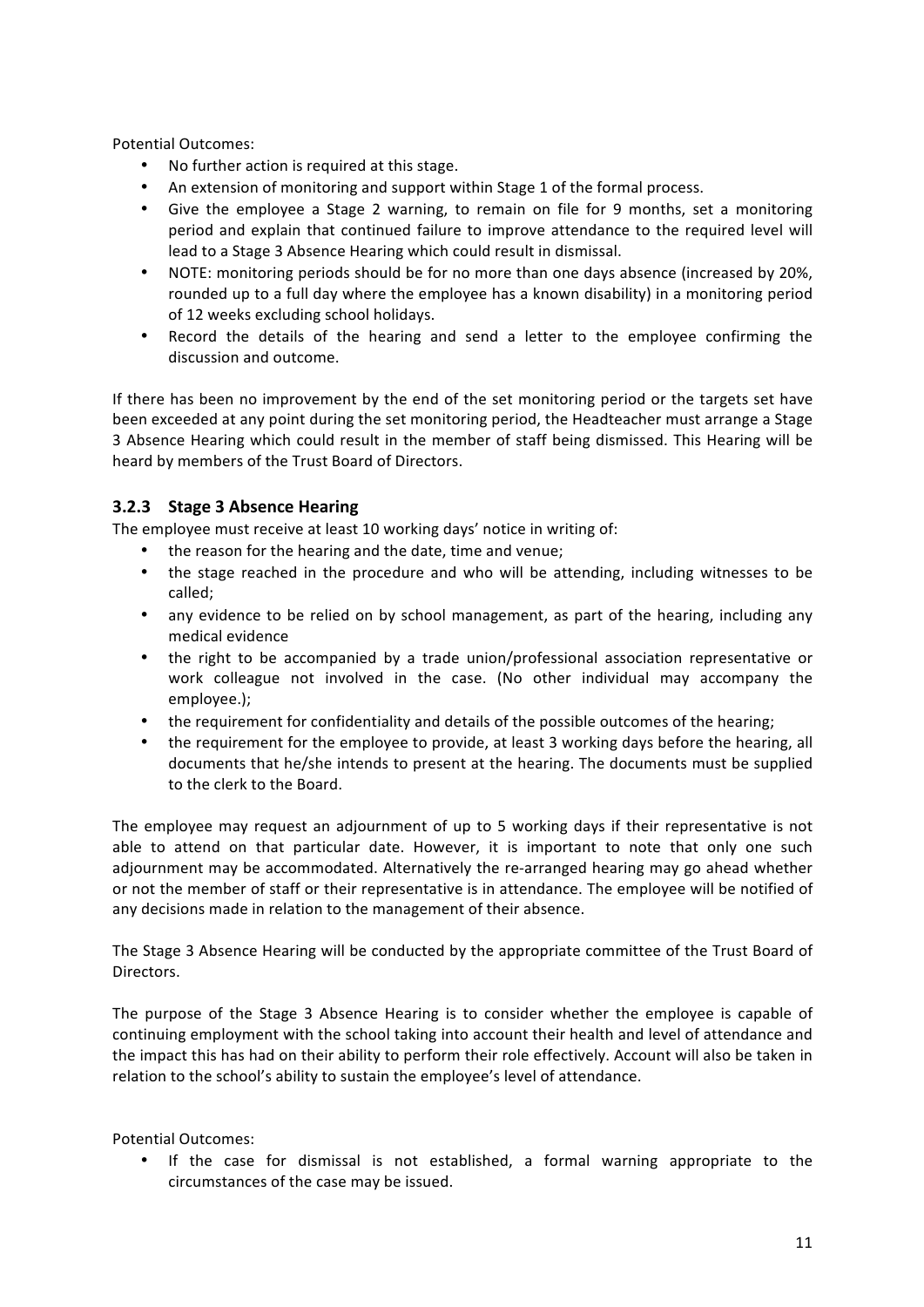• If the Directors decide that the employee's attendance is not acceptable and is unlikely to improve, the employee may be dismissed with notice on the grounds of failure to sustain the required levels of attendance.

If the Directors decide to dismiss the employee on the above grounds, the employee will be informed of that decision, in writing, by the Chair of the panel and will be advised of their right of appeal. 

#### **Warnings**

A Stage 1 Warning will stay on the employee's record for 6 months.

A Stage 2 Warning will stay on the employee's record for 9 months.

If the employee fails to meet set targets in the specified review period, this may result in them moving to the next stage in the procedure before the previous warning period expires.

**NB:** It should also be noted that, where there is a history of formal absence warnings that result in a successful monitoring period which is then immediately followed by further absences, the school may not re-commence the informal attendance monitoring process but move instead to the next stage in the formal procedure.

In extenuating circumstances it may be deemed necessary to commence the absence management process at a later stage. This may be where the level of absence continues to be a serious concern, has a serious impact on the school and is unsustainable.

#### Monitoring Periods

At Stages 1 and 2 monitoring periods should be for no more than one days absence (increased by 20%, rounded up to a full day where the employee has a known disability) in a monitoring period of 12 weeks excluding school holidays.

#### **3.2.4 Appeals**

Employees have a right of appeal and any appeal arising as a result of a warning or dismissal must be made in writing to the Clerk of the Board within 10 working days of receiving notice from the Headteacher or Chair of the Committee of the outcome of the hearing.

If the employee submits an appeal, he/she will be invited to an Appeal Hearing where their case will be heard by a further Committee of the Trust Board. School should consider at this stage whether it is necessary to re-refer the Employee to EH&WU. The outcome of the Appeal Hearing will be confirmed in writing to the employee. There is no further level of appeal.

The employee may request an adjournment of up to 5 working days if their representative is not able to attend on that particular date. However, it is important to note that only one such adjournment may be accommodated. Alternatively the re-arranged hearing may go ahead whether or not the member of staff or their representative is in attendance. The employee will be notified of any decisions made in relation to the management of their absence.

*NB:* It should also be noted that, if the member of staff fails to offer an alternative date for a hearing within the required timeframes, then a date will be set by school management (either the *Headteacher or Chair of the panel). This is the case for hearings of any nature, whether Headteacher* or Directors. Unnecessary delays to any hearing are not acceptable and not in the interest of either *the school or the member of staff.*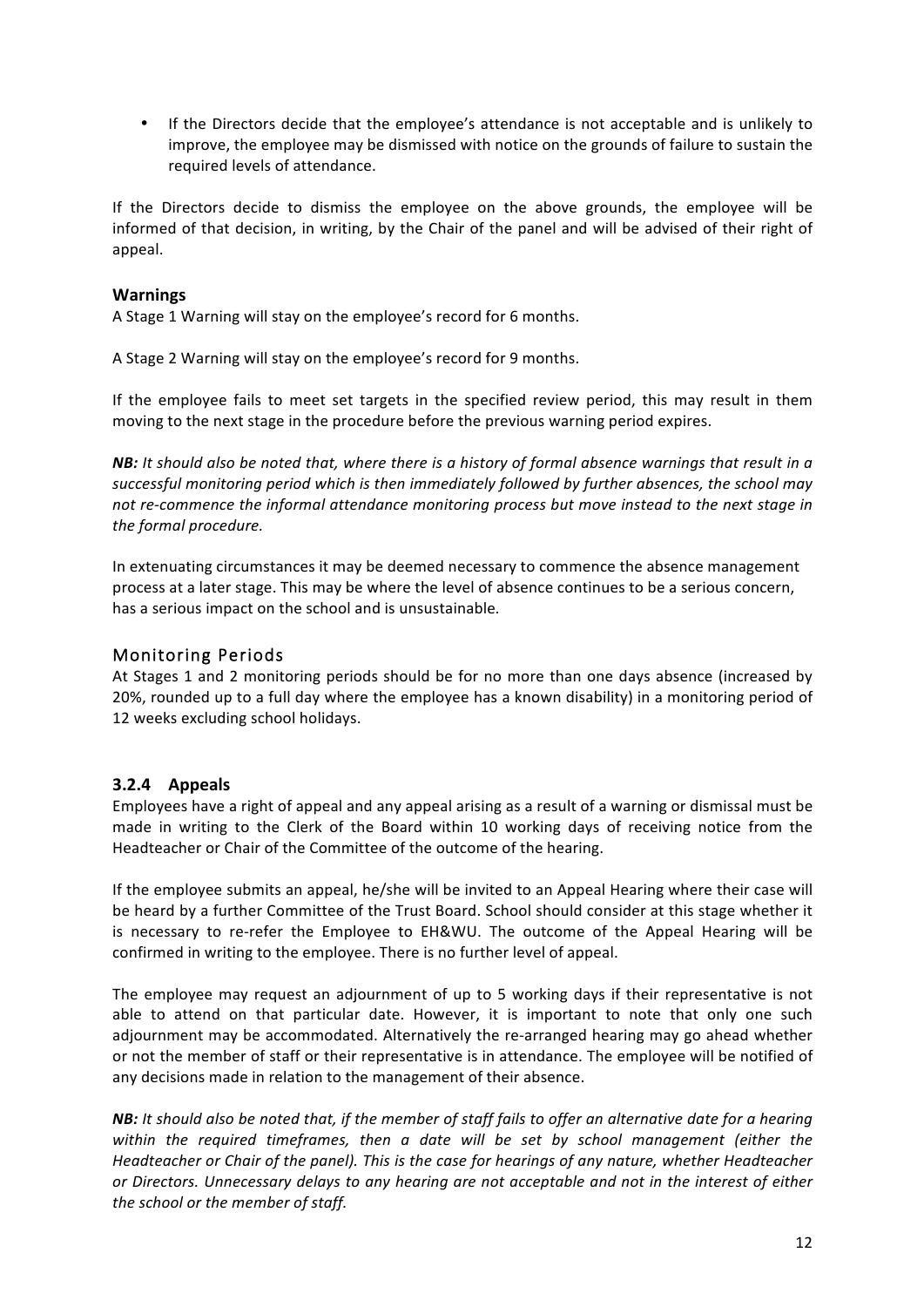#### **3.2.5 Managing Headteacher Sickness Absence**

In the case of Headteacher sickness absence, The Absence Management Procedure will be managed by the Chair of the Trust. The Chair of the Trust is advised to contact Trust CIT in these circumstances. 

All Sickness Absence Hearings relating to Headteacher sickness absence will be conducted by the relevant Committee of the Trust Board of Directors.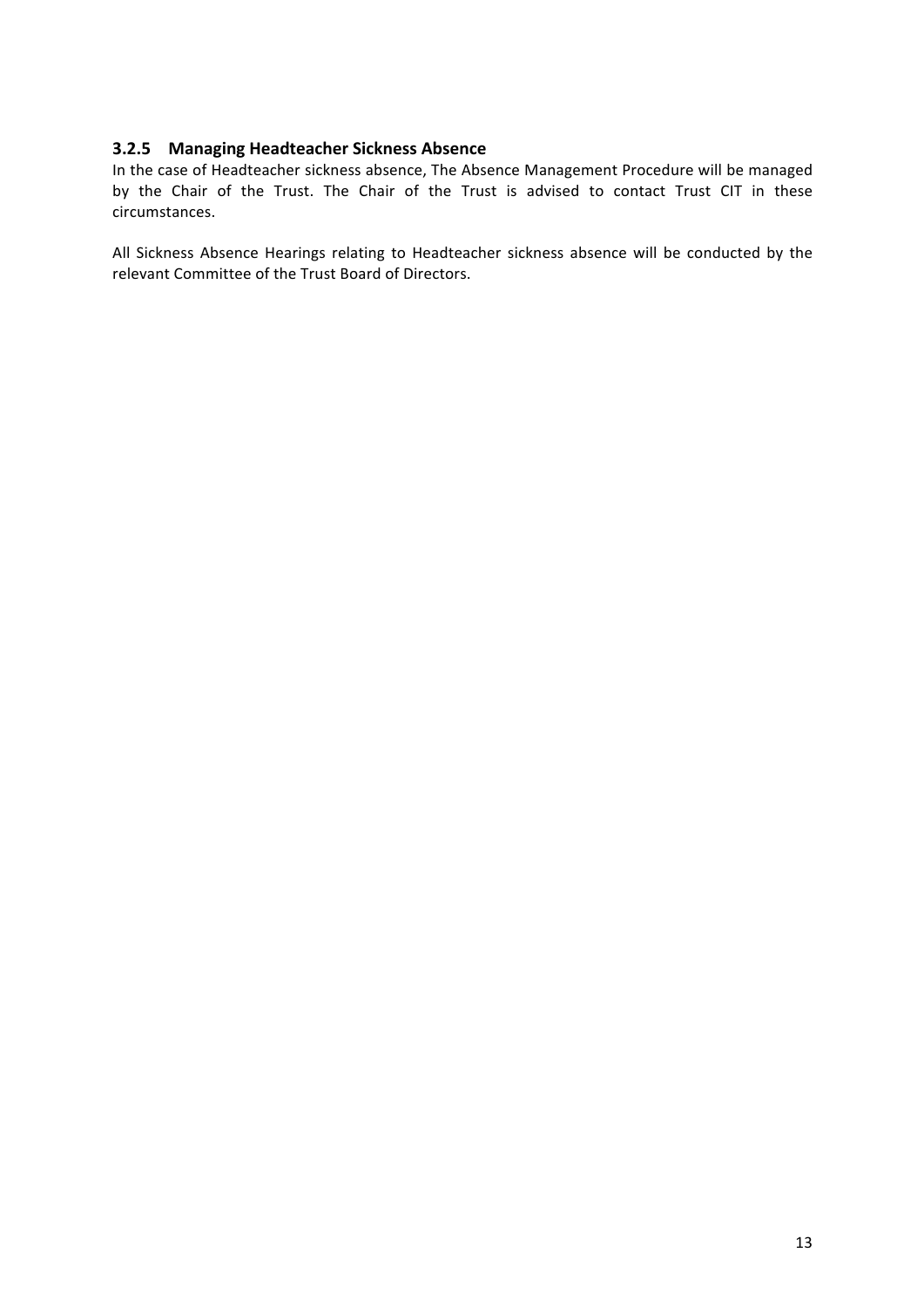### 4. Long Term Sickness Absence Management

Where an employee is absent from work for 4 weeks or more they will fall within the scope of the long term sickness absence management procedure.

It is recommended by the EH&WU that for employees experiencing stress, anxiety or depression or a musculoskeletal condition, an immediate referral is made and a risk assessment is undertaken.

The school will maintain regular and supportive contact with the employee, which may include regular review meetings to discuss their continuing absence, a timeframe for their return to work and any reasonable adjustments that the school may be able to consider to assist them in a speedy return to work.

#### **4.1 Alternative Venues**

In some circumstances it may be appropriate for leadership to arrange a venue other than the school for meetings.

#### **4.2 When Medical Capability is being considered**

If, following advice from EH&WU, it appears that the employee is unlikely to be able to return to their role within a reasonable period of time the employee may be asked to attend a Medical Capability Hearing.

#### **4.3 Pre-Medical Capability Meeting**

Prior to a Medical Capability Hearing a preliminary meeting should take place in order to discuss the following:

- The history of the employee's absence.
- Any reasonable adjustments that have been made or considered.
- If and when the employee may be able to return to work or start providing regular and efficient service.
- Any redeployment options that have been considered within the school.
- The up to date medical advice.

The employee has the right to be accompanied at the pre-medical capability meeting by a trade union representative or work colleague. It is important to note that this is a formal meeting to advise the employee that the situation has become serious and that consideration is being given to the viability of their ongoing employment with the school.

If, following this meeting, leadership remain of the opinion that the employee is not able to return to work within a reasonable period of time and that their absence cannot be sustained or that they will not be able to fulfil the requirements of their contract of employment, the employee should be asked to attend a Medical Capability Hearing.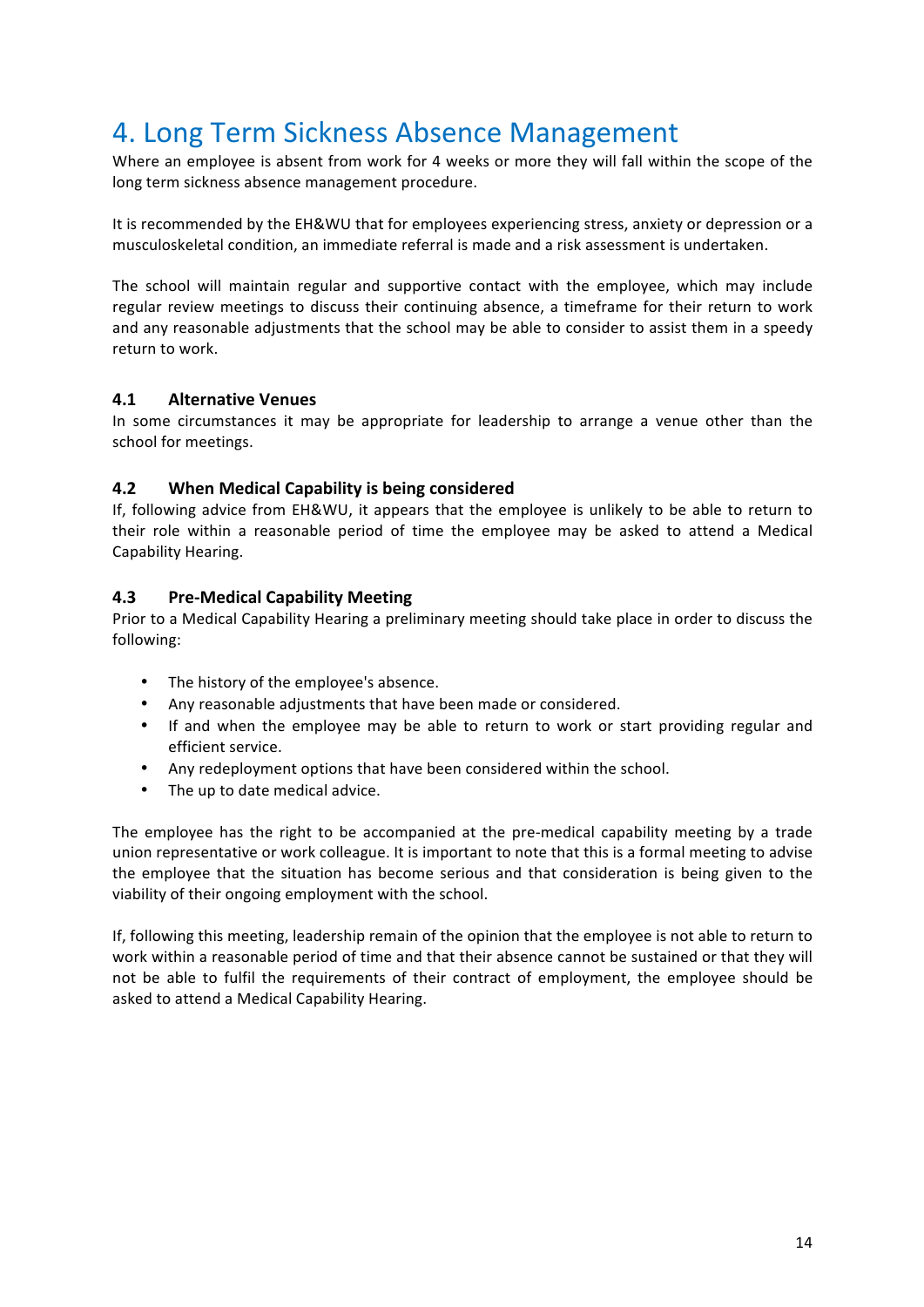#### **4.5 Medical Capability Hearing**

The Medical Capability Hearing will be conducted by a Committee of the Trust Board of Directors. The purpose of the Hearing is to consider the viability of the employee's continuing employment with the school. The employee must receive 10 working days' notice in writing of the hearing including any evidence to be discussed, including any medical evidence to be relied on by school management.

The committee will consider dismissal on the grounds of medical capability where:

- EH&WU have stated that the employee is permanently unfit to work, or
- EH&WU are unable to provide evidence of when the employee will be able to return to work, or
- EH&WU cannot confirm that the employee is likely to be able to provide a reliable and efficient service.

In the event that an employee has failed to either attend appointments with EH&WU or give permission to release medical reports to the school, meaning that there is no medical evidence to consider, the Committee will consider their decision based on the information presented at the Hearing.

The employee has the usual right to be accompanied or represented at the Medical Capability Hearing. Any documents/information that the employee wishes the Committee to consider should be submitted at least 3 working days prior to the Hearing to the Clerk to of the Trust Board of Directors.

The employee may request an adjournment of up to 5 working days if their representative is not able to attend on that particular date. However, it is important to note that only one such adjournment may be accommodated. Alternatively the re-arranged hearing may go ahead whether or not the member of staff or their representative is in attendance. The employee will be notified of any decisions made in relation to the management of their absence.

Where an employee fails to confirm their attendance at the Medical Capability Hearing, the Committee may decide that the hearing can go ahead in their absence.

If the Committee decides to terminate the employee's employment on the grounds of Medical Capability, the employee will be informed, in writing, of the decision to dismiss them and their right of appeal and will be paid the appropriate amount of notice.

#### **4.6 Appeals**

Any appeal arising as a result of a Medical Capability Dismissal must be made in writing to the Clerk of the Trust Board of Directors within 10 working days of receiving a letter from the Chair of the panel of the outcome of the hearing.

If the employee submits an appeal, he/she will be invited to an Appeal Hearing where their case will be heard by a different Board of Directors panel. Both the employee and the school may provide additional medical information for consideration at the Appeal Hearing.

The employee may request an adjournment of up to 5 working days if their representative is not able to attend on that particular date. However, it is important to note that only one such adjournment may be accommodated. Alternatively the re-arranged hearing may go ahead whether or not the member of staff or their representative is in attendance. The employee will be notified of any decisions made in relation to the management of their absence.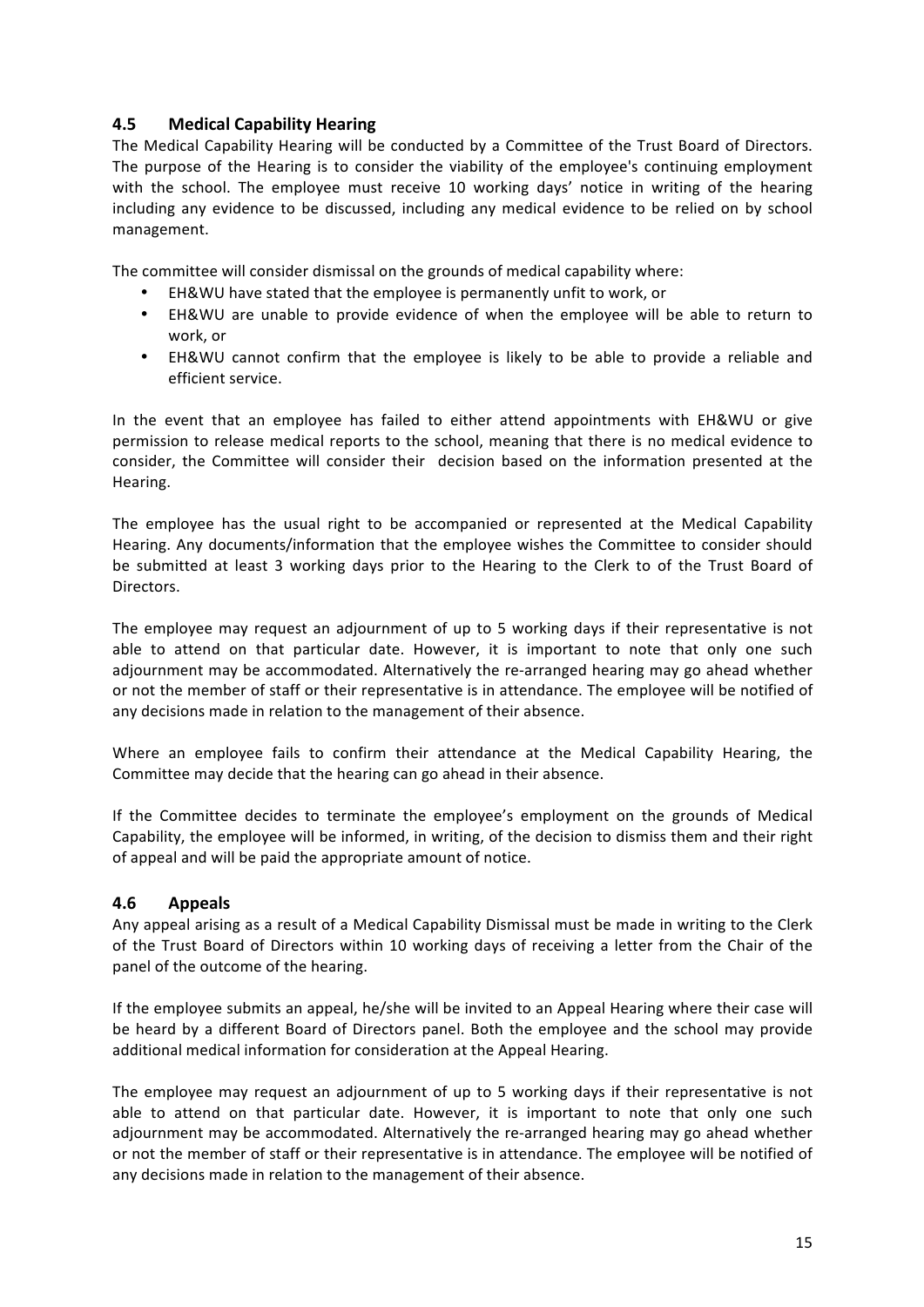The outcome of the Appeal Hearing will be confirmed in writing to the employee. There is no further level of appeal.

#### **4.7 Conflicting Medical Advice**

Where there is conflicting medical advice, the matter will be submitted to an independent medical referee that has been agreed by both parties.

#### **4.8 Redeployment**

There may be some instances where an employee is fit to return to work but not necessarily to the role they were originally employed to undertake. Redeployment to a different role can then be considered. Headteachers are advised to look at any existing and possible future vacancies in the school in the first instance and discuss these with the employee in terms of their eligibility (including consideration of reasonable adjustments and training, as appropriate).

Following a dismissal on grounds of medical capability wider redeployment within the Trust may be a possibility. If this is the case, local HR team/School Business Managers should contact the Trust CIT to consider alternative roles within the Trust (including consideration of reasonable adjustments, as appropriate). Where a meeting with the employee is arranged they will have the usual right to be accompanied by a trade union representative or work colleague. The member of staff will be placed on the redeployment register and access to the Trusts redeployment vacancies will be granted for the duration of the employees notice period.

#### **4.9 Ill-Health Retirement**

The EH&WU may advise that an employee who is contributing to the West Yorkshire Pension Fund (WYPF) or Teachers' Pensions (TP), could be considered for III-Health Retirement.

If an employee seeks advice with regard to ill-health retirement he or she should be referred to EH&WU. The school should seek support with this process from your HR team/School Business Manager.

#### Support Staff

If appropriate, the EH&WU Advisor will advise the school that they will support III-Health Retirement and will complete the relevant medical documentation. This will be sent to the WYPF alongside other relevant documents. In order to terminate the individual's employment the school will need to hold a Trust hearing to dismiss the employee on the grounds of medical capability.

#### Teachers

If appropriate, the EH&WU Adviser will advise the school that they will support III-Health Retirement but the process is significantly different to that of support staff. EH&WU can only recommend III-Health Retirement, the final decision is made by Teachers Pensions (TP). Under these circumstances the employee will be required to apply for ill-health benefits, completing an application form and a medical evidence form. A teacher may be granted ill-health retirement by TP either where they have resigned on grounds of ill health or been dismissed on grounds of medical capability. However there is no guarantee of being granted III-Health Retirement as the decision is made by TP.

#### **4.10 Accrual of Annual Leave during Sick Leave**

Employees have the right to accrue annual leave during sickness and to take this upon their return or carry it forward into the next leave year. The time an employee takes leave will be agreed by management in line with the needs of the school. All full time employees are entitled to 28 days (5.6 weeks) of statutory annual leave under the Working Time Regulations 1998. However, in schools, this entitlement to statutory annual leave can be offset by any periods of school closure, whether they occur before or after any period of sickness. Where there is insufficient school closure time to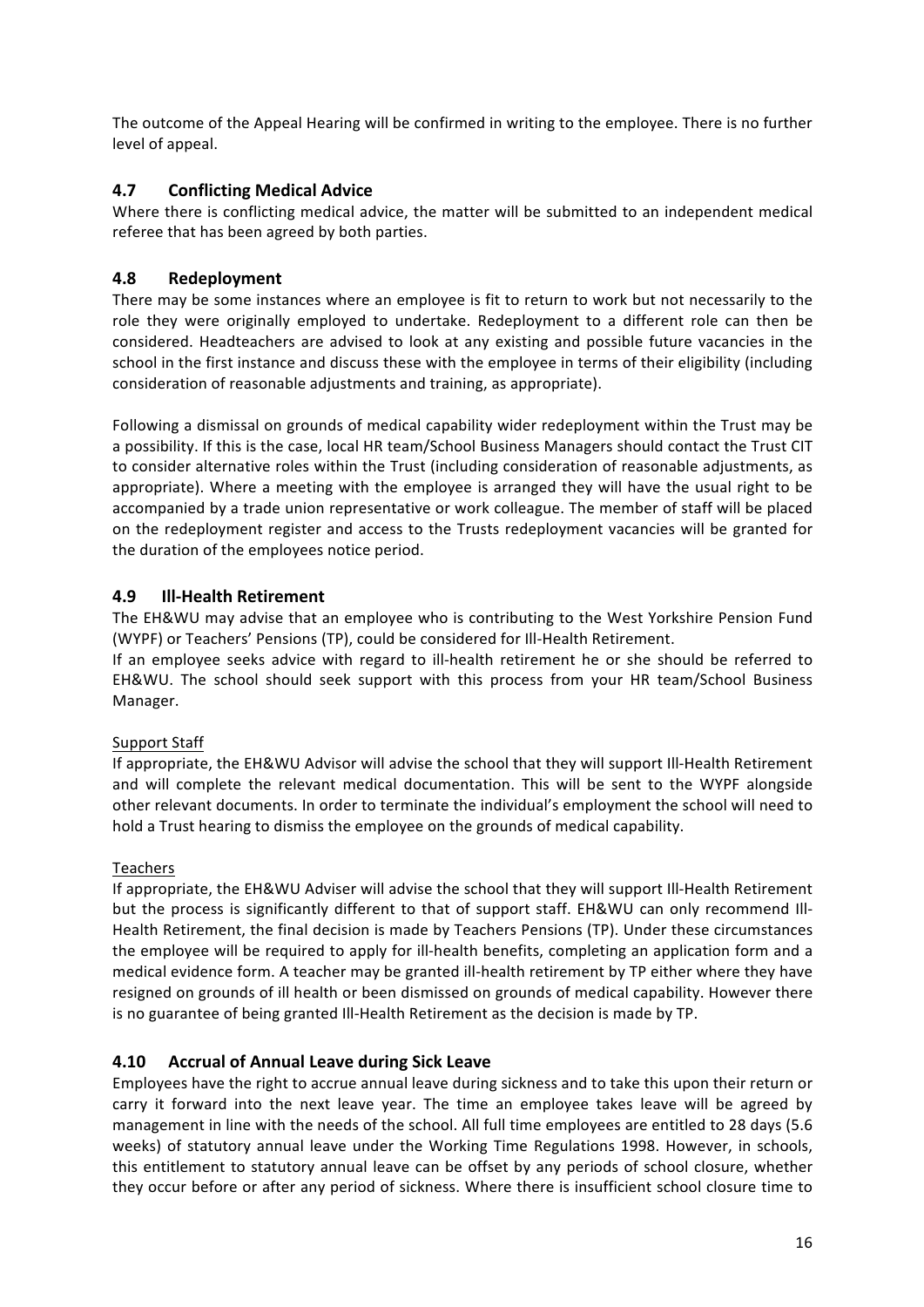allow the statutory annual leave to be taken, employers should allow the member of staff to carry forward the leave, to be taken in future school closure periods.

When a member of school staff commences sick leave, the amount of 'leave' they have taken in the current leave year will be established by the number of school closure days that have already occurred during the leave year. If this exceeds the entitlement to the statutory annual leave (28 days for a full time employee) there will be no further entitlement to leave. For more information advice will be sought from HR/School Business Manager.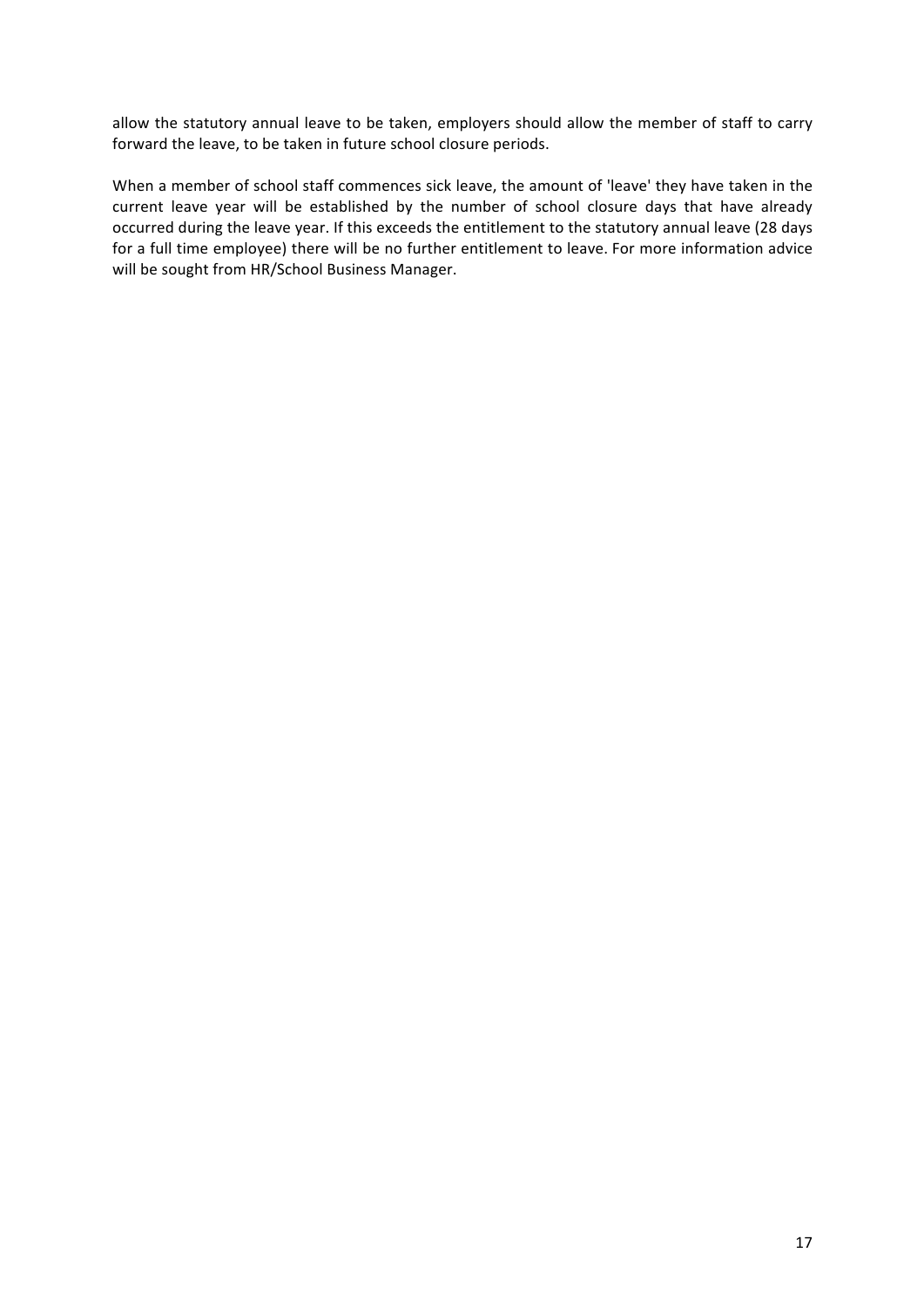### PART 2: STRESS AT WORK POLICY

# 1.0 Stress Policy

The Beckfoot Trust place a high value on providing a supportive working environment and on maintaining the health, safety and wellbeing of its employees at work. It is recognised-that their wellbeing is important to the Schools performance and to the education of the children whom we serve. The Trust therefore, takes positive measures to encourage employees to be in the best health that they can be both physically and mentally. We recognise that workplace stress is a health and safety issue and acknowledge the importance of identifying and working towards eliminating workplace stressors.

Primarily this policy is concerned with stress problems arising from the working environment, but we recognise that an employee's personal life may also lead to stress. The Trust I is committed to implementing this Policy for all employees in order to enable individuals to cope successfully with the demands and pressures in their lives, whatever the cause of their stress, by providing appropriate support to employees.

For the purpose of this policy, health and wellbeing is taken to include the promotion of positive mental health of all staff, and the prevention and management of problems such as stress, anxiety and depression.

#### **1.1 Definition of stress**

*Stress is experienced when people cannot cope with the pressures and demands placed upon* them. All work has its pressures and people vary in their capacity to cope with different types of pressure. Some levels of pressure, even when high, can be motivating and challenging. *Pressures that can be responded to effectively are likely to lead to iob satisfaction. However,* pressures at a level where an individual cannot cope, or even too little pressure or challenge, *are likely to result in stress.*

#### The Trust will implement this policy by:

- a) Improving the organisational environment through effective and sensitive management; developing working practices and procedures that reduce the factors which may lead to stress in the workplace and addressing the underlying causes of workplace stress.
- b) Implementing the HSE Management Standards for Work-Related Stress which provides a yardstick against which to measure performance in tackling the causes of work-related stress.
- c) Promoting the health, safety and wellbeing of all employees, including the use of risk assessments and health needs analysis (at IPR/Appraisal Meetings) to identify and reduce hazards impacting on the health of the workforce.
- d) The use of employee IPRs/Appraisals are to monitor and identify areas of the where interventions could prevent or reduce health problems.
- e) Providing consistent, equitable and effective procedures to prevent and manage workplace health and well-being problems.
- f) Providing opportunities for employees to maintain and promote their health and wellbeing.
- g) The Trust undertakes to monitor levels of staff ill-health and absence on a regular basis, paying particular attention to workplace stress.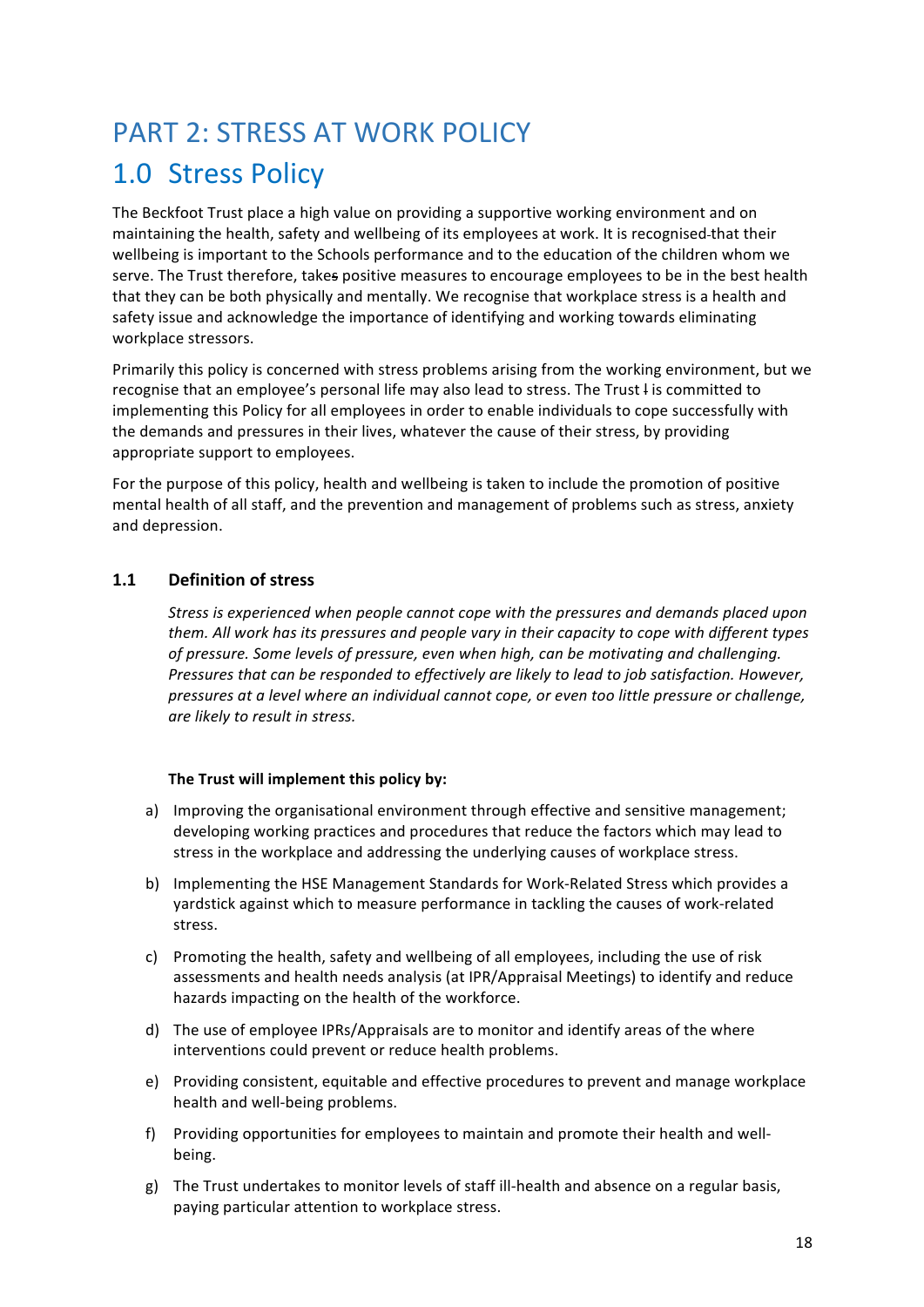h) The Trust accepts its duty to monitor and address levels of stress experienced by the Headteacher.

### 2.0 Principles

- The Trust will ensure that all employees who experience health problems are treated fairly, sensitively, with respect and in accordance with the Trust's equal opportunities policy.
- The Trust will aim to promote a positive and preventative rather than punitive approach to workplace stress.
- Open communication will be encouraged and promoted, whilst the Trust will ensure that employees' confidentiality is respected.

# 3.0 Shared Responsibility

- Progress can only be achieved through recognising that the promotion of positive health is a shared responsibility between the Trust and its staff.
- The Trust is a significant employer in the community and has a responsibility to ensure the continual development of a safe and healthy work environment and to create the conditions that enable staff to maintain and improve their health.
- The Trust has a responsibility to ensure that the promotion of the health of staff becomes a key part of the organisation's culture and that this is reflected in day-to-day work practices.
- Staff have a responsibility for their own health, for developing an awareness of the factors that contribute to ill health, and for participating in the efforts to raise health standards.

### 4.0 Specific Responsibilities

Senior Leaders and the Trust Advisory Board are expected to:

- Demonstrate their commitment and support to this policy by ensuring that the principles of managing health and wellbeing are implemented.
- Reflect the policy's principles and approaches within their management practice.
- Conduct Risk Assessments on workplace stress based on the HSE Stress Management Standards, and implement the recommendations which arise.
- Monitor the level of workplace stress.

Line Managers are expected to:

- Reflect the policy's principles and approaches within their management practice.
- Ensure good communication between management and staff, particularly where there are organisational and procedural changes.
- Ensure that staff are provided with clear and realistic objectives and that performance is managed effectively and fairly.